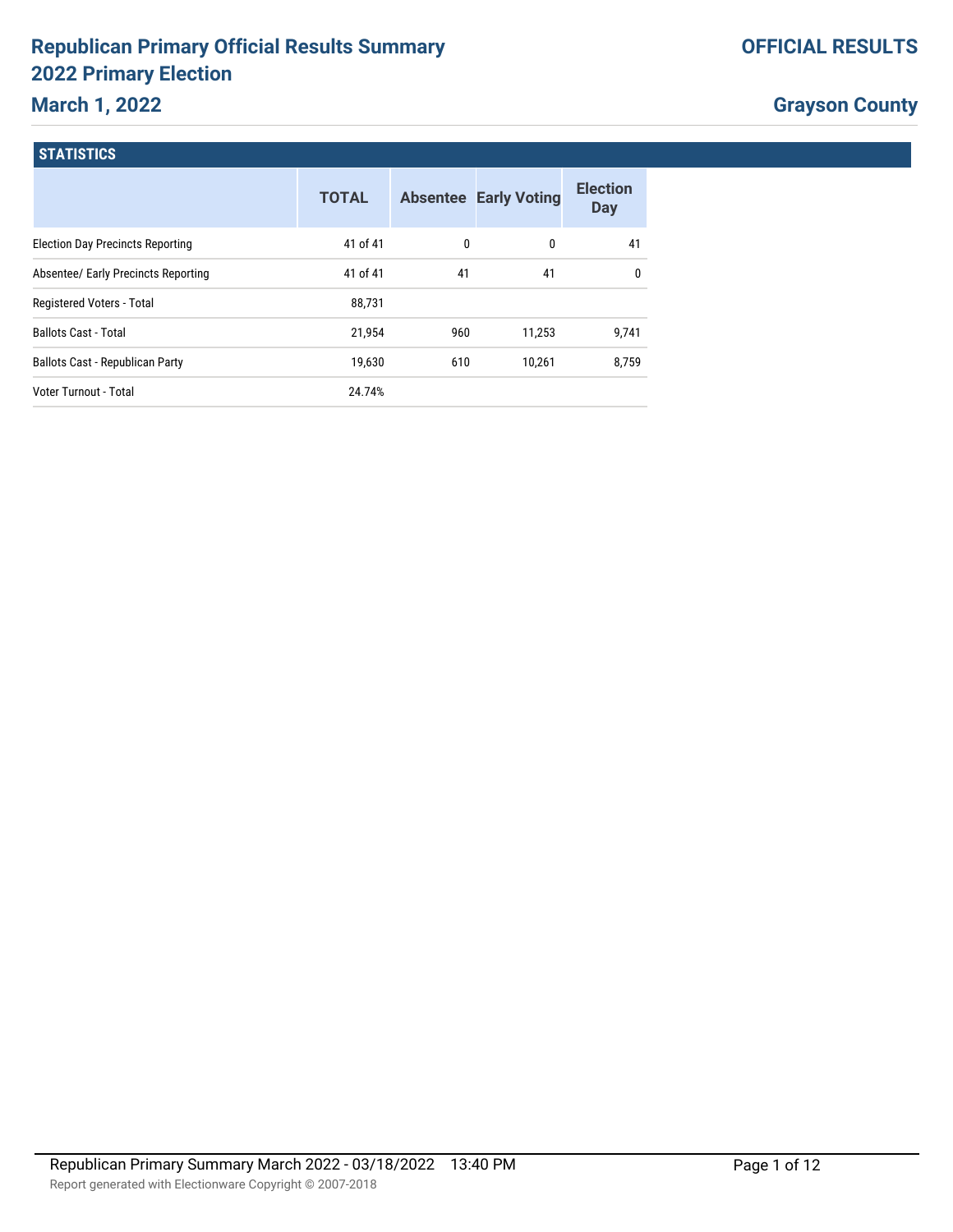#### **REP US Rep, District 4**

Vote For 1

|                         | <b>TOTAL</b> | <b>VOTE %</b> |     | <b>Absentee Early Voting</b> | <b>Election</b><br><b>Day</b> |
|-------------------------|--------------|---------------|-----|------------------------------|-------------------------------|
| Pat Fallon              | 9.644        | 50.74%        | 352 | 5,111                        | 4,181                         |
| John E. Harper          | 1,111        | 5.85%         | 59  | 531                          | 521                           |
| Dan Thomas              | 8,251        | 43.41%        | 173 | 4.312                        | 3,766                         |
| <b>Total Votes Cast</b> | 19,006       | 100.00%       | 584 | 9,954                        | 8,468                         |

#### **REP Governor**

Vote For 1

|                         | <b>TOTAL</b> | <b>VOTE %</b> |                | <b>Absentee Early Voting</b> | <b>Election</b><br><b>Day</b> |
|-------------------------|--------------|---------------|----------------|------------------------------|-------------------------------|
| Paul Belew              | 131          | 0.68%         | 10             | 75                           | 46                            |
| Kandy Kaye Horn         | 234          | 1.21%         | 11             | 126                          | 97                            |
| Greg Abbott             | 12,116       | 62.83%        | 436            | 6,530                        | 5,150                         |
| Allen B. West           | 2,484        | 12.88%        | 55             | 1,263                        | 1,166                         |
| <b>Rick Perry</b>       | 682          | 3.54%         | 23             | 370                          | 289                           |
| Don Huffines            | 2,337        | 12.12%        | 45             | 1,094                        | 1,198                         |
| <b>Chad Prather</b>     | 1,145        | 5.94%         | $\overline{2}$ | 524                          | 619                           |
| Danny Harrison          | 156          | 0.81%         | 5              | 85                           | 66                            |
| <b>Total Votes Cast</b> | 19,285       | 100.00%       | 587            | 10,067                       | 8,631                         |

#### **REP Lieutenant Governor**

|                         | <b>TOTAL</b> | <b>VOTE %</b> | <b>Absentee</b> | <b>Early Voting</b> | <b>Election</b><br><b>Day</b> |
|-------------------------|--------------|---------------|-----------------|---------------------|-------------------------------|
| <b>Todd M. Bullis</b>   | 580          | 3.19%         | 11              | 294                 | 275                           |
| Zach Vance              | 719          | 3.95%         | 28              | 356                 | 335                           |
| Dan Patrick             | 13,111       | 72.10%        | 446             | 6,976               | 5,689                         |
| <b>Trayce Bradford</b>  | 880          | 4.84%         | 26              | 433                 | 421                           |
| <b>Aaron Sorrells</b>   | 507          | 2.79%         | 7               | 253                 | 247                           |
| <b>Daniel Miller</b>    | 2,387        | 13.13%        | 34              | 1,144               | 1,209                         |
| <b>Total Votes Cast</b> | 18,184       | 100.00%       | 552             | 9,456               | 8,176                         |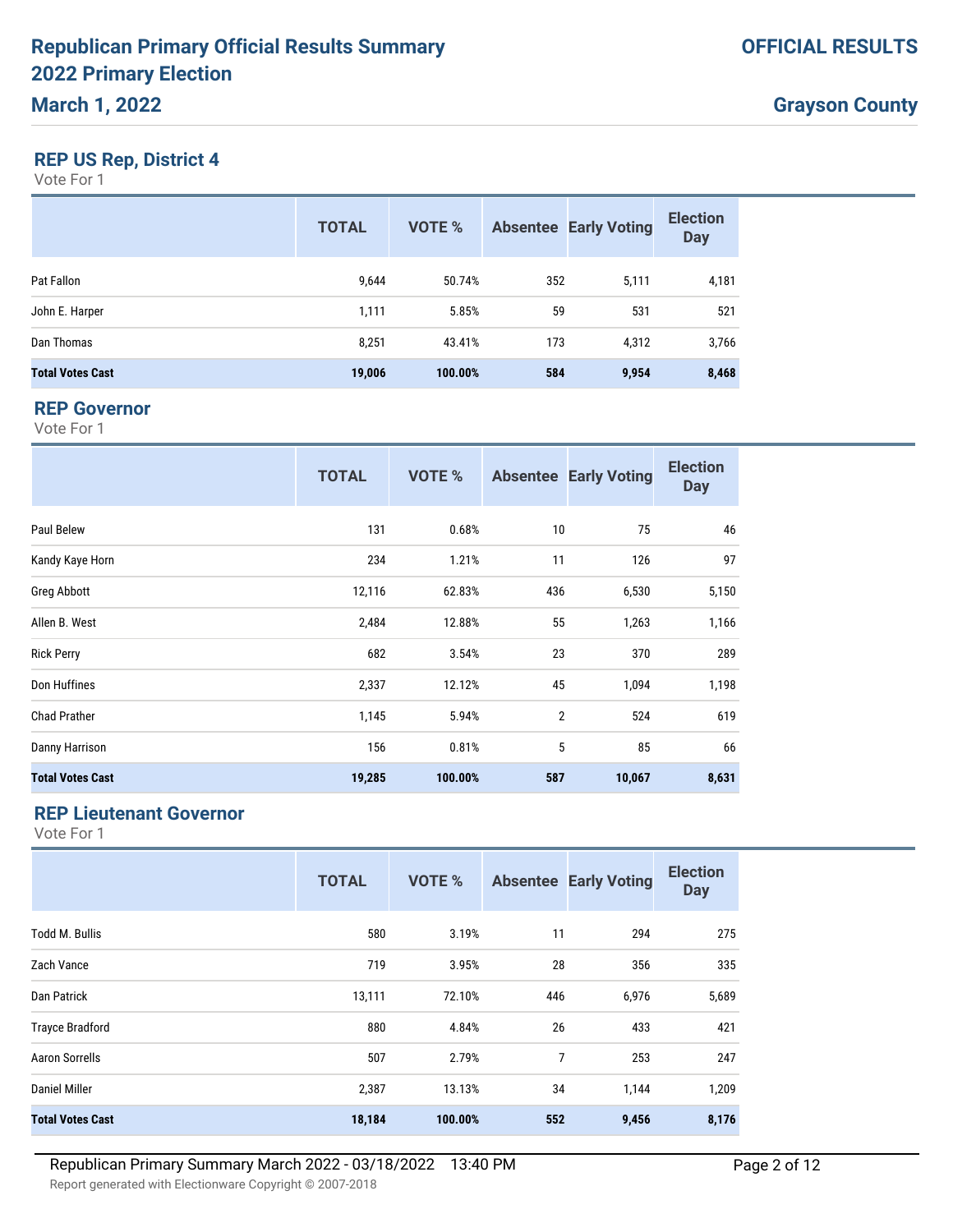#### **REP Attorney General**

Vote For 1

|                         | <b>TOTAL</b> | <b>VOTE %</b> |     | <b>Absentee Early Voting</b> | <b>Election</b><br><b>Day</b> |
|-------------------------|--------------|---------------|-----|------------------------------|-------------------------------|
| Eva Guzman              | 2,004        | 10.59%        | 90  | 1,166                        | 748                           |
| Ken Paxton              | 8,606        | 45.49%        | 280 | 4,474                        | 3,852                         |
| Louie Gohmert           | 3,176        | 16.79%        | 59  | 1,465                        | 1,652                         |
| George P. Bush          | 5,131        | 27.12%        | 151 | 2,783                        | 2,197                         |
| <b>Total Votes Cast</b> | 18,917       | 100.00%       | 580 | 9,888                        | 8,449                         |

## **REP Comptroller of Public Accounts**

Vote For 1

|                         | <b>TOTAL</b> | <b>VOTE %</b> |     | <b>Absentee Early Voting</b> | <b>Election</b><br><b>Day</b> |
|-------------------------|--------------|---------------|-----|------------------------------|-------------------------------|
| Mark V. Goloby          | 4,822        | 29.49%        | 96  | 2,600                        | 2,126                         |
| Glenn Hegar             | 11,532       | 70.51%        | 352 | 5,948                        | 5,232                         |
| <b>Total Votes Cast</b> | 16,354       | 100.00%       | 448 | 8,548                        | 7,358                         |

#### **REP Comm General Land Office**

|                         | <b>TOTAL</b> | <b>VOTE %</b> |     | <b>Absentee Early Voting</b> | <b>Election</b><br><b>Day</b> |
|-------------------------|--------------|---------------|-----|------------------------------|-------------------------------|
| Dawn Buckingham         | 5,268        | 33.84%        | 182 | 2,868                        | 2,218                         |
| Rufus Lopez             | 580          | 3.73%         | 16  | 310                          | 254                           |
| Don W. Minton           | 2,202        | 14.15%        | 74  | 1,161                        | 967                           |
| <b>Tim Westley</b>      | 2,325        | 14.94%        | 44  | 1,175                        | 1,106                         |
| Ben Armenta             | 320          | 2.06%         | 13  | 172                          | 135                           |
| Victor Avila            | 2,286        | 14.69%        | 34  | 1,072                        | 1,180                         |
| <b>Weston Martinez</b>  | 681          | 4.37%         | 15  | 313                          | 353                           |
| Jon Spiers              | 1,904        | 12.23%        | 52  | 1,002                        | 850                           |
| <b>Total Votes Cast</b> | 15,566       | 100.00%       | 430 | 8,073                        | 7,063                         |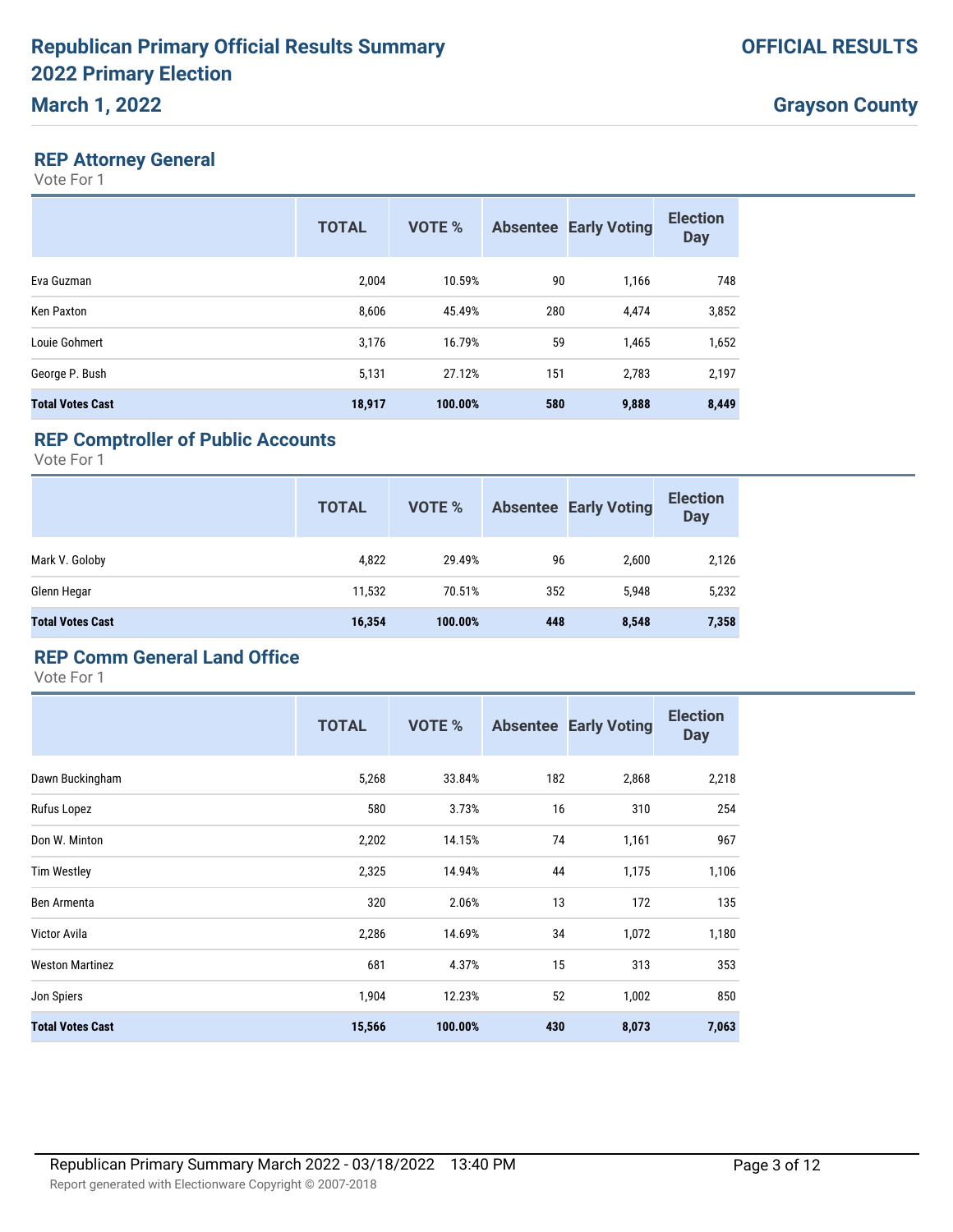# **REP Commissioner of Agriculture**

Vote For 1

|                         | <b>TOTAL</b> | <b>VOTE %</b> |     | <b>Absentee Early Voting</b> | <b>Election</b><br><b>Day</b> |
|-------------------------|--------------|---------------|-----|------------------------------|-------------------------------|
| Sid Miller              | 9,970        | 60.00%        | 259 | 5,163                        | 4,548                         |
| James White             | 5,237        | 31.52%        | 145 | 2,765                        | 2,327                         |
| Carey A. Counsil        | 1,409        | 8.48%         | 51  | 735                          | 623                           |
| <b>Total Votes Cast</b> | 16,616       | 100.00%       | 455 | 8,663                        | 7,498                         |

### **REP Railroad Commissioner**

Vote For 1

|                         | <b>TOTAL</b> | <b>VOTE %</b> |     | <b>Absentee Early Voting</b> | <b>Election</b><br><b>Day</b> |
|-------------------------|--------------|---------------|-----|------------------------------|-------------------------------|
| Tom Slocum Jr           | 3,237        | 20.27%        | 72  | 1,788                        | 1,377                         |
| Dawayne Tipton          | 2,023        | 12.67%        | 53  | 988                          | 982                           |
| Sarah Stogner           | 2,824        | 17.68%        | 76  | 1,570                        | 1,178                         |
| Marvin "Sarge" Summers  | 1,958        | 12.26%        | 44  | 998                          | 916                           |
| Wayne Christian         | 5,928        | 37.12%        | 192 | 2,964                        | 2,772                         |
| <b>Total Votes Cast</b> | 15,970       | 100.00%       | 437 | 8,308                        | 7,225                         |

## **REP Justice, Supreme Court, Pl 3**

Vote For 1

|                         | <b>TOTAL</b> | VOTE %  |     | <b>Absentee Early Voting</b> | <b>Election</b><br><b>Day</b> |
|-------------------------|--------------|---------|-----|------------------------------|-------------------------------|
| Debra Lehrmann          | 16.404       | 100.00% | 418 | 8.587                        | 7,399                         |
| <b>Total Votes Cast</b> | 16,404       | 100.00% | 418 | 8,587                        | 7,399                         |

#### **REP Justice, Supreme Court, Pl 5**

|                         | <b>TOTAL</b> | VOTE %  |     | <b>Absentee Early Voting</b> | <b>Election</b><br>Day |
|-------------------------|--------------|---------|-----|------------------------------|------------------------|
| Rebeca Huddle           | 16,338       | 100.00% | 415 | 8.543                        | 7,380                  |
| <b>Total Votes Cast</b> | 16,338       | 100.00% | 415 | 8,543                        | 7,380                  |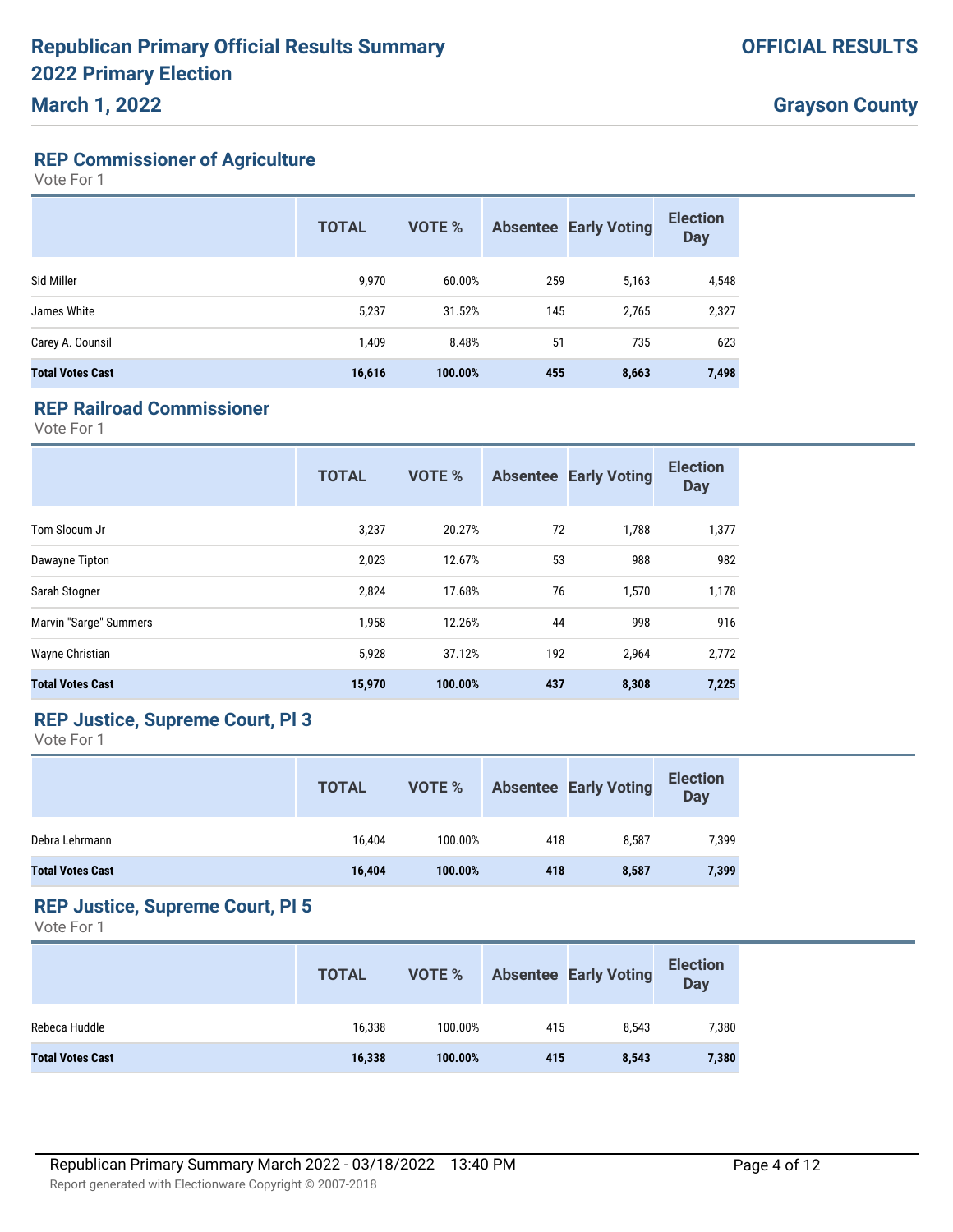## **REP Justice, Supreme Court, Pl 9**

Vote For 1

|                         | <b>TOTAL</b> | VOTE %  |     | <b>Absentee Early Voting</b> | <b>Election</b><br><b>Day</b> |
|-------------------------|--------------|---------|-----|------------------------------|-------------------------------|
| Evan Young              | 8,563        | 53.91%  | 226 | 4,560                        | 3,777                         |
| David J. Schenck        | 7,321        | 46.09%  | 188 | 3.719                        | 3,414                         |
| <b>Total Votes Cast</b> | 15,884       | 100.00% | 414 | 8,279                        | 7,191                         |

#### **REP Judge, Ct of Crim App, Pl 2**

Vote For 1

|                         | <b>TOTAL</b> | VOTE %  |     | <b>Absentee Early Voting</b> | <b>Election</b><br>Day |
|-------------------------|--------------|---------|-----|------------------------------|------------------------|
| Mary Lou Keel           | 16.199       | 100.00% | 411 | 8.496                        | 7,292                  |
| <b>Total Votes Cast</b> | 16,199       | 100.00% | 411 | 8,496                        | 7,292                  |

## **REP Judge, Ct of Crim App, Pl 5**

Vote For 1

|                         | <b>TOTAL</b> | VOTE %  |     | <b>Absentee Early Voting</b> | <b>Election</b><br>Day |
|-------------------------|--------------|---------|-----|------------------------------|------------------------|
| Scott Walker            | 9,482        | 59.85%  | 243 | 5,103                        | 4,136                  |
| Clint Morgan            | 6,361        | 40.15%  | 172 | 3,143                        | 3,046                  |
| <b>Total Votes Cast</b> | 15,843       | 100.00% | 415 | 8,246                        | 7,182                  |

## **REP Judge, Ct of Crim App, Pl 6**

Vote For 1

|                         | <b>TOTAL</b> | VOTE %  |     | <b>Absentee Early Voting</b> | <b>Election</b><br>Day |
|-------------------------|--------------|---------|-----|------------------------------|------------------------|
| Jesse F. McClure, III   | 16.124       | 100.00% | 417 | 8.445                        | 7,262                  |
| <b>Total Votes Cast</b> | 16,124       | 100.00% | 417 | 8,445                        | 7,262                  |

## **REP Member, State BoE, Dist 12**

|                         | <b>TOTAL</b> | VOTE %  |     | <b>Absentee Early Voting</b> | <b>Election</b><br>Day |
|-------------------------|--------------|---------|-----|------------------------------|------------------------|
| Pam Little              | 16,107       | 100.00% | 414 | 8,439                        | 7,254                  |
| <b>Total Votes Cast</b> | 16,107       | 100.00% | 414 | 8,439                        | 7,254                  |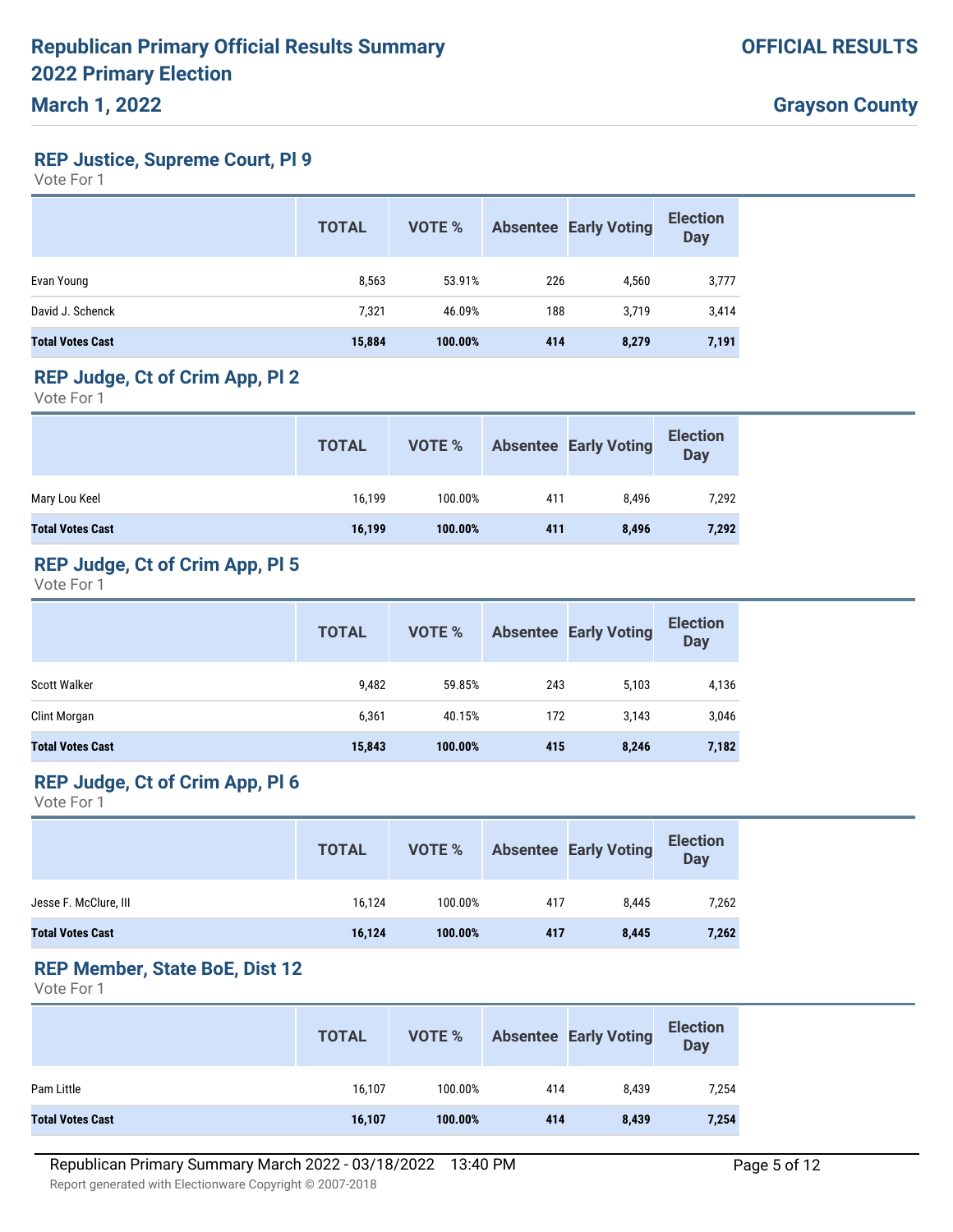#### **REP State Senator, Dist 30**

Vote For 1

|                         | <b>TOTAL</b> | VOTE %  |     | <b>Absentee Early Voting</b> | <b>Election</b><br>Day |
|-------------------------|--------------|---------|-----|------------------------------|------------------------|
| Drew Springer           | 16.466       | 100.00% | 421 | 8,620                        | 7,425                  |
| <b>Total Votes Cast</b> | 16,466       | 100.00% | 421 | 8,620                        | 7,425                  |

#### **REP State Representative, Dist 62**

Vote For 1

|                         | <b>TOTAL</b> | <b>VOTE %</b> |     | <b>Absentee Early Voting</b> | <b>Election</b><br><b>Day</b> |
|-------------------------|--------------|---------------|-----|------------------------------|-------------------------------|
| Reggie Smith            | 11,434       | 59.60%        | 424 | 6.217                        | 4,793                         |
| Shelley Luther          | 7,752        | 40.40%        | 142 | 3,850                        | 3,760                         |
| <b>Total Votes Cast</b> | 19,186       | 100.00%       | 566 | 10,067                       | 8,553                         |

## **REP Justice, 5th Ct of App Dist, Pl 4**

Vote For 1

|                         | <b>TOTAL</b> | VOTE %  |     | Absentee Early Voting | <b>Election</b><br>Day |
|-------------------------|--------------|---------|-----|-----------------------|------------------------|
| Emily A. Miskel         | 16,103       | 100.00% | 404 | 8,455                 | 7,244                  |
| <b>Total Votes Cast</b> | 16,103       | 100.00% | 404 | 8,455                 | 7,244                  |

#### **REP Justice, 5th Ct of App Dist, Pl 7**

Vote For 1

|                         | <b>TOTAL</b> | VOTE %  |     | <b>Absentee Early Voting</b> | <b>Election</b><br>Day |
|-------------------------|--------------|---------|-----|------------------------------|------------------------|
| Kristina Williams       | 16.097       | 100.00% | 407 | 8.437                        | 7,253                  |
| <b>Total Votes Cast</b> | 16,097       | 100.00% | 407 | 8,437                        | 7,253                  |

#### **REP Dist Judge, 397th Judicial Dist**

|                         | <b>TOTAL</b> | VOTE %  |     | <b>Absentee Early Voting</b> | <b>Election</b><br><b>Day</b> |
|-------------------------|--------------|---------|-----|------------------------------|-------------------------------|
| Brian K. Gary           | 16.470       | 100.00% | 441 | 8.662                        | 7,367                         |
| <b>Total Votes Cast</b> | 16,470       | 100.00% | 441 | 8,662                        | 7,367                         |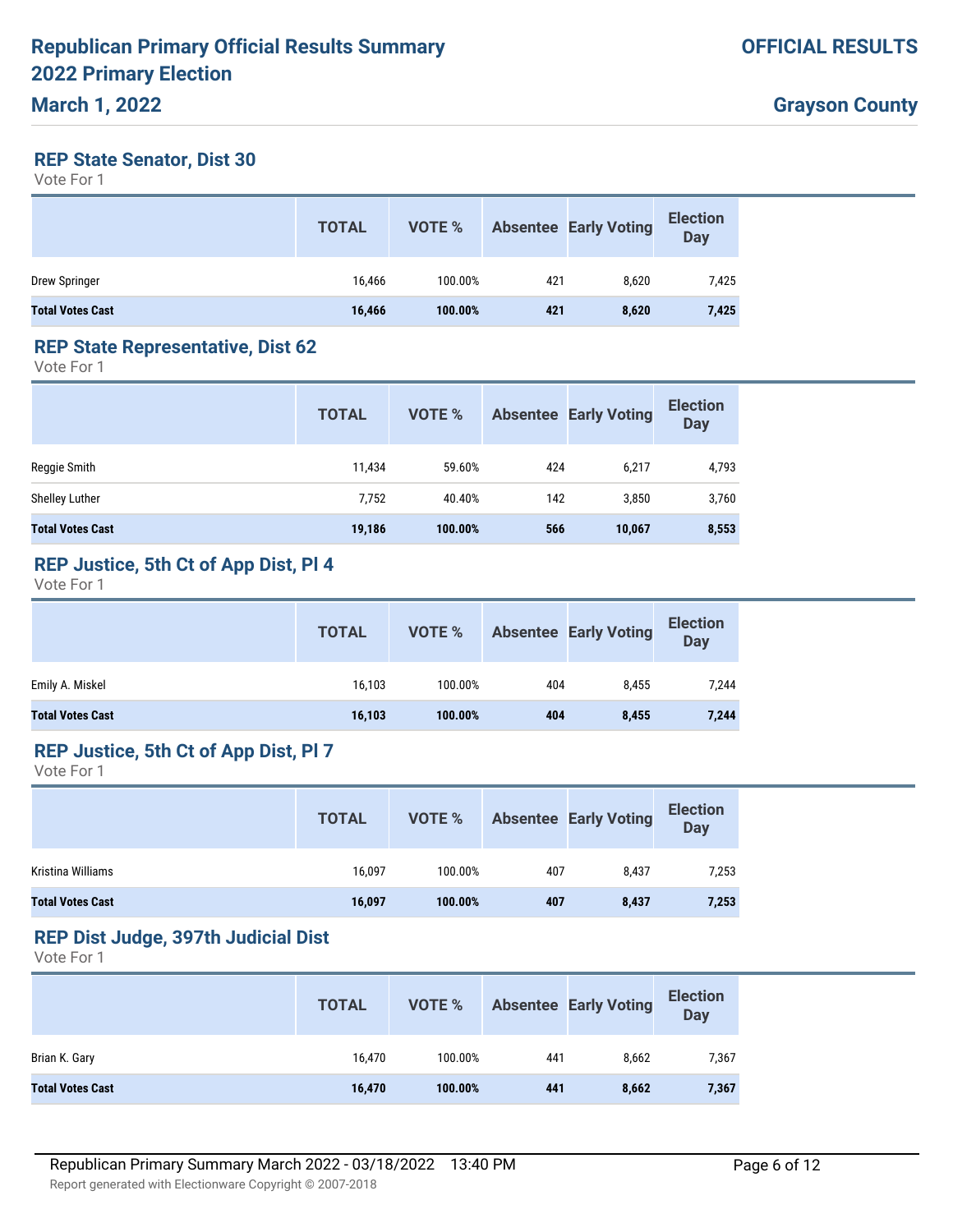### **REP County Judge**

Vote For 1

|                         | <b>TOTAL</b> | VOTE %  |     | <b>Absentee Early Voting</b> | <b>Election</b><br><b>Day</b> |
|-------------------------|--------------|---------|-----|------------------------------|-------------------------------|
| <b>Bill Magers</b>      | 6,843        | 35.69%  | 267 | 3,675                        | 2,901                         |
| <b>Bruce Dawsey</b>     | 12,329       | 64.31%  | 310 | 6,405                        | 5,614                         |
| <b>Total Votes Cast</b> | 19,172       | 100.00% | 577 | 10,080                       | 8,515                         |

#### **REP Judge, County Court at Law No. 1**

Vote For 1

|                                | <b>TOTAL</b> | VOTE %  |     | <b>Absentee Early Voting</b> | <b>Election</b><br><b>Day</b> |
|--------------------------------|--------------|---------|-----|------------------------------|-------------------------------|
| James Corley (Corky) Henderson | 16.584       | 100.00% | 429 | 8.744                        | 7,411                         |
| <b>Total Votes Cast</b>        | 16,584       | 100.00% | 429 | 8,744                        | 7,411                         |

## **REP Judge, County Court at Law No. 2**

Vote For 1

|                         | <b>TOTAL</b> | <b>VOTE %</b> |     | <b>Absentee Early Voting</b> | <b>Election</b><br><b>Day</b> |
|-------------------------|--------------|---------------|-----|------------------------------|-------------------------------|
| <b>Rick Dunn</b>        | 9,051        | 51.75%        | 267 | 4,809                        | 3,975                         |
| Hillary Luckett Clark   | 4,604        | 26.32%        | 155 | 2,604                        | 1,845                         |
| Vanessa V. Vice         | 3,836        | 21.93%        | 71  | 1,853                        | 1,912                         |
| <b>Total Votes Cast</b> | 17,491       | 100.00%       | 493 | 9,266                        | 7,732                         |

### **REP District Clerk**

|                         | <b>TOTAL</b> |         |     | <b>VOTE %</b> Absentee Early Voting | <b>Election</b><br>Day |
|-------------------------|--------------|---------|-----|-------------------------------------|------------------------|
| Kelly Clark Ashmore     | 16,827       | 100.00% | 441 | 8,878                               | 7,508                  |
| <b>Total Votes Cast</b> | 16,827       | 100.00% | 441 | 8,878                               | 7,508                  |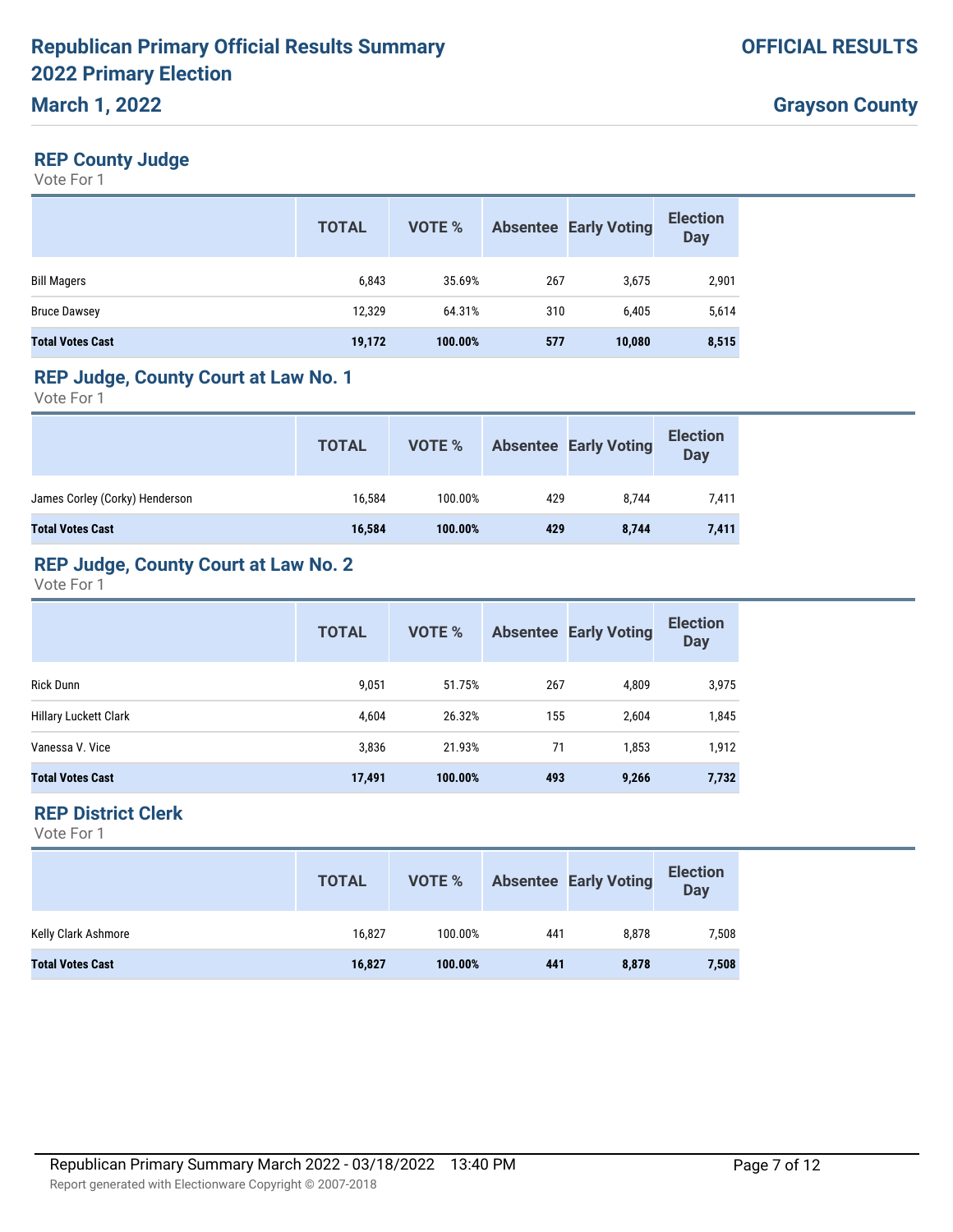#### **REP County Clerk**

Vote For 1

|                         | <b>TOTAL</b> | VOTE %  |     | <b>Absentee Early Voting</b> | <b>Election</b><br><b>Day</b> |
|-------------------------|--------------|---------|-----|------------------------------|-------------------------------|
| Deana Patterson         | 16,697       | 100.00% | 431 | 8.796                        | 7,470                         |
| <b>Total Votes Cast</b> | 16,697       | 100.00% | 431 | 8,796                        | 7,470                         |

#### **REP County Treasurer**

Vote For 1

|                         | <b>TOTAL</b> | VOTE %  |     | <b>Absentee Early Voting</b> | <b>Election</b><br><b>Day</b> |
|-------------------------|--------------|---------|-----|------------------------------|-------------------------------|
| Gayla Hawkins           | 16,465       | 100.00% | 421 | 8.668                        | 7,376                         |
| <b>Total Votes Cast</b> | 16,465       | 100.00% | 421 | 8,668                        | 7,376                         |

## **REP County Commissioner Pct 2**

Vote For 1

|                         | <b>TOTAL</b> | VOTE %  |     | <b>Absentee Early Voting</b> | <b>Election</b><br><b>Day</b> |
|-------------------------|--------------|---------|-----|------------------------------|-------------------------------|
| Jeff Austin             | 1,154        | 26.54%  | 40  | 536                          | 578                           |
| Art Arthur              | 2,270        | 52.21%  | 46  | 1,256                        | 968                           |
| E.V. Harlan             | 924          | 21.25%  | 17  | 373                          | 534                           |
| <b>Total Votes Cast</b> | 4,348        | 100.00% | 103 | 2,165                        | 2,080                         |

### **REP County Commissioner Pct 4**

|                         | <b>TOTAL</b> | VOTE %  |     | <b>Absentee Early Voting</b> | <b>Election</b><br><b>Day</b> |
|-------------------------|--------------|---------|-----|------------------------------|-------------------------------|
| Matt Hardenburg         | 2.899        | 50.16%  | 74  | 1.701                        | 1,124                         |
| <b>Bart Lawrence</b>    | 2,880        | 49.84%  | 131 | 1.669                        | 1,080                         |
| <b>Total Votes Cast</b> | 5,779        | 100.00% | 205 | 3,370                        | 2,204                         |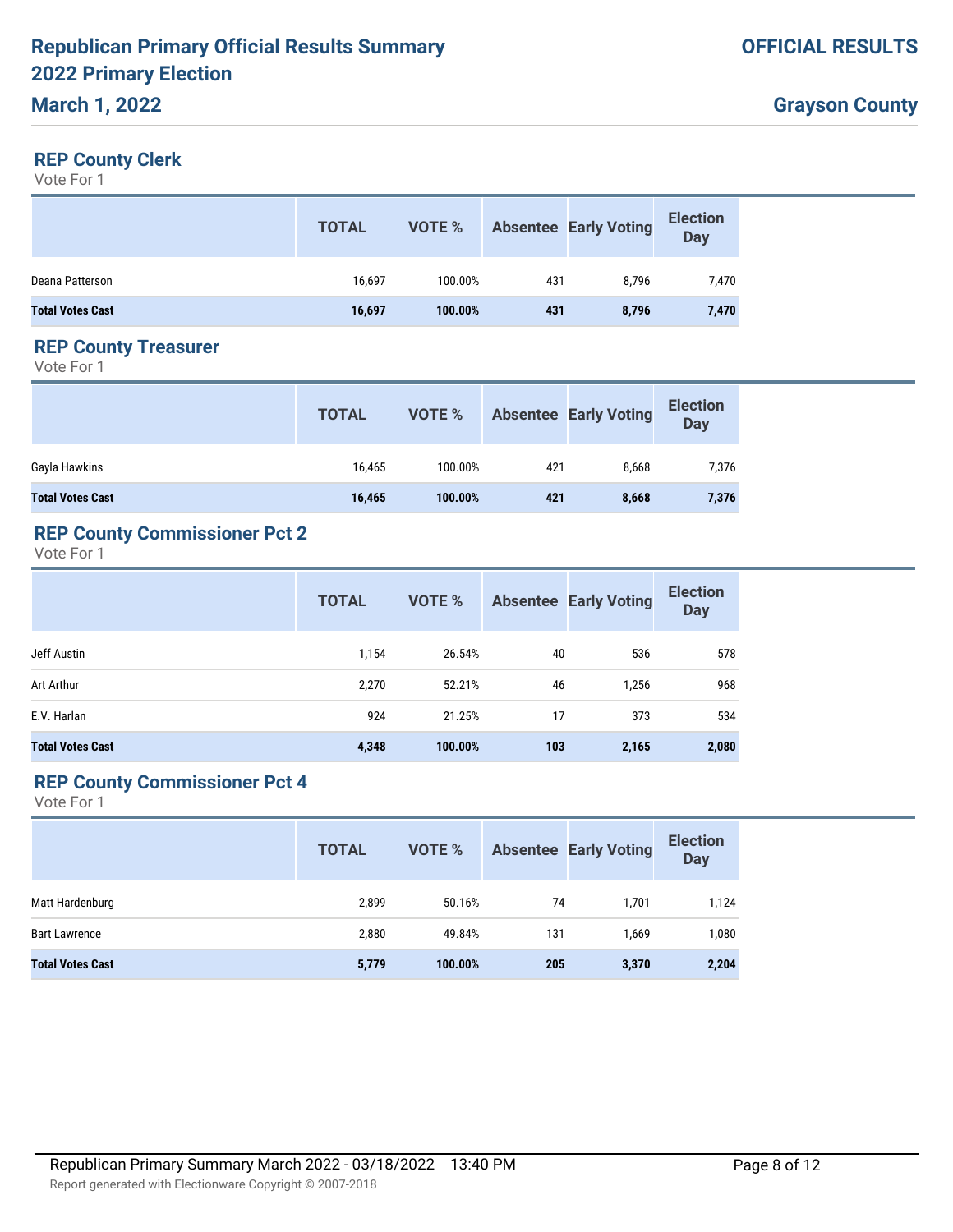#### **REP JOP Pct 2**

Vote For 1

|                         | <b>TOTAL</b> | VOTE %  |     | <b>Absentee Early Voting</b> | <b>Election</b><br><b>Day</b> |
|-------------------------|--------------|---------|-----|------------------------------|-------------------------------|
| David Scott Hawley      | 3,556        | 60.96%  | 109 | 2.116                        | 1,331                         |
| Michael J. Springer     | 2,277        | 39.04%  | 47  | 1,334                        | 896                           |
| <b>Total Votes Cast</b> | 5,833        | 100.00% | 156 | 3,450                        | 2,227                         |

#### **REP JOP Pct 3**

Vote For 1

|                         | <b>TOTAL</b> | VOTE %  |    | <b>Absentee Early Voting</b> | <b>Election</b><br><b>Day</b> |
|-------------------------|--------------|---------|----|------------------------------|-------------------------------|
| Damon Vannoy            | 2,609        | 100.00% | 44 | 1.189                        | 1,376                         |
| <b>Total Votes Cast</b> | 2,609        | 100.00% | 44 | 1,189                        | 1,376                         |

#### **REP JOP Pct 4**

Vote For 1

|                         | <b>TOTAL</b> | VOTE %  |    | <b>Absentee Early Voting</b> | <b>Election</b><br>Day |
|-------------------------|--------------|---------|----|------------------------------|------------------------|
| Rita G. Noel            | 1,301        | 40.90%  | 35 | 618                          | 648                    |
| Christina Fox           | 1,880        | 59.10%  | 31 | 906                          | 943                    |
| <b>Total Votes Cast</b> | 3,181        | 100.00% | 66 | 1,524                        | 1,591                  |

## **REP County Chair**

|                         | <b>TOTAL</b> | VOTE %  |     | <b>Absentee Early Voting</b> | <b>Election</b><br>Day |
|-------------------------|--------------|---------|-----|------------------------------|------------------------|
| <b>Rick Staples</b>     | 16,213       | 100.00% | 398 | 8.521                        | 7,294                  |
| <b>Total Votes Cast</b> | 16,213       | 100.00% | 398 | 8,521                        | 7,294                  |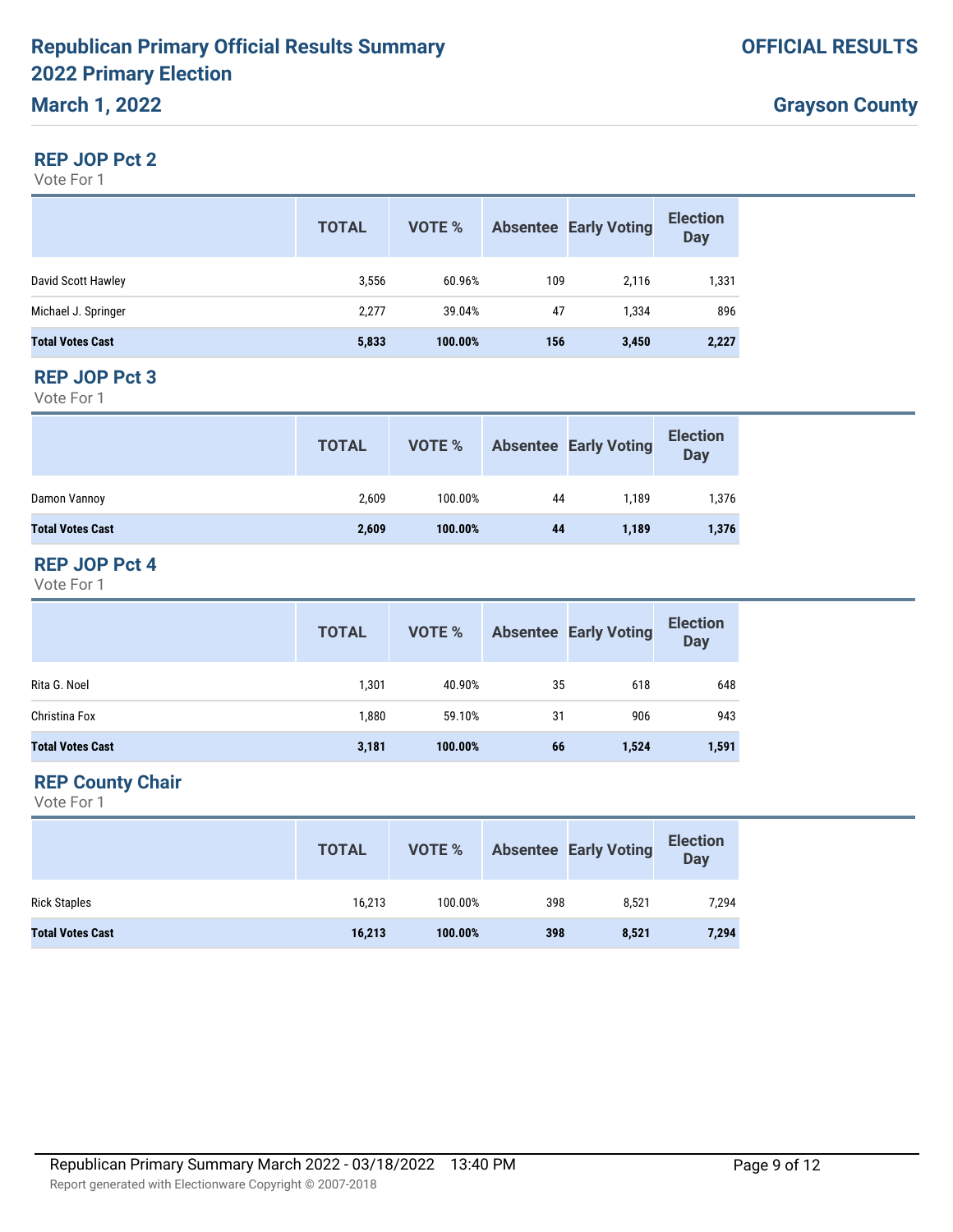## **REP Proposition 1**

Vote For 1

|                         | <b>TOTAL</b> | VOTE %  |     | <b>Absentee Early Voting</b> | <b>Election</b><br><b>Day</b> |
|-------------------------|--------------|---------|-----|------------------------------|-------------------------------|
| <b>YES</b>              | 17,749       | 91.40%  | 533 | 9,220                        | 7,996                         |
| N <sub>0</sub>          | 1,671        | 8.60%   | 60  | 929                          | 682                           |
| <b>Total Votes Cast</b> | 19,420       | 100.00% | 593 | 10,149                       | 8,678                         |

#### **REP Proposition 2**

Vote For 1

|                         | <b>TOTAL</b> | VOTE %  |     | <b>Absentee Early Voting</b> | <b>Election</b><br><b>Day</b> |
|-------------------------|--------------|---------|-----|------------------------------|-------------------------------|
| YES                     | 14,957       | 78.51%  | 383 | 7.798                        | 6,776                         |
| NO.                     | 4,095        | 21.49%  | 179 | 2,180                        | 1,736                         |
| <b>Total Votes Cast</b> | 19,052       | 100.00% | 562 | 9,978                        | 8,512                         |

## **REP Proposition 3**

Vote For 1

|                         | <b>TOTAL</b> | VOTE %  |     | <b>Absentee Early Voting</b> | <b>Election</b><br>Day |
|-------------------------|--------------|---------|-----|------------------------------|------------------------|
| <b>YES</b>              | 17,010       | 87.88%  | 470 | 8,778                        | 7,762                  |
| N <sub>0</sub>          | 2,347        | 12.12%  | 122 | 1.344                        | 881                    |
| <b>Total Votes Cast</b> | 19,357       | 100.00% | 592 | 10,122                       | 8,643                  |

### **REP Proposition 4**

|                         | <b>TOTAL</b> | VOTE %  |     | <b>Absentee Early Voting</b> | <b>Election</b><br>Day |
|-------------------------|--------------|---------|-----|------------------------------|------------------------|
| <b>YES</b>              | 17,202       | 89.54%  | 530 | 8,949                        | 7,723                  |
| N <sub>0</sub>          | 2,009        | 10.46%  | 58  | 1,103                        | 848                    |
| <b>Total Votes Cast</b> | 19,211       | 100.00% | 588 | 10,052                       | 8,571                  |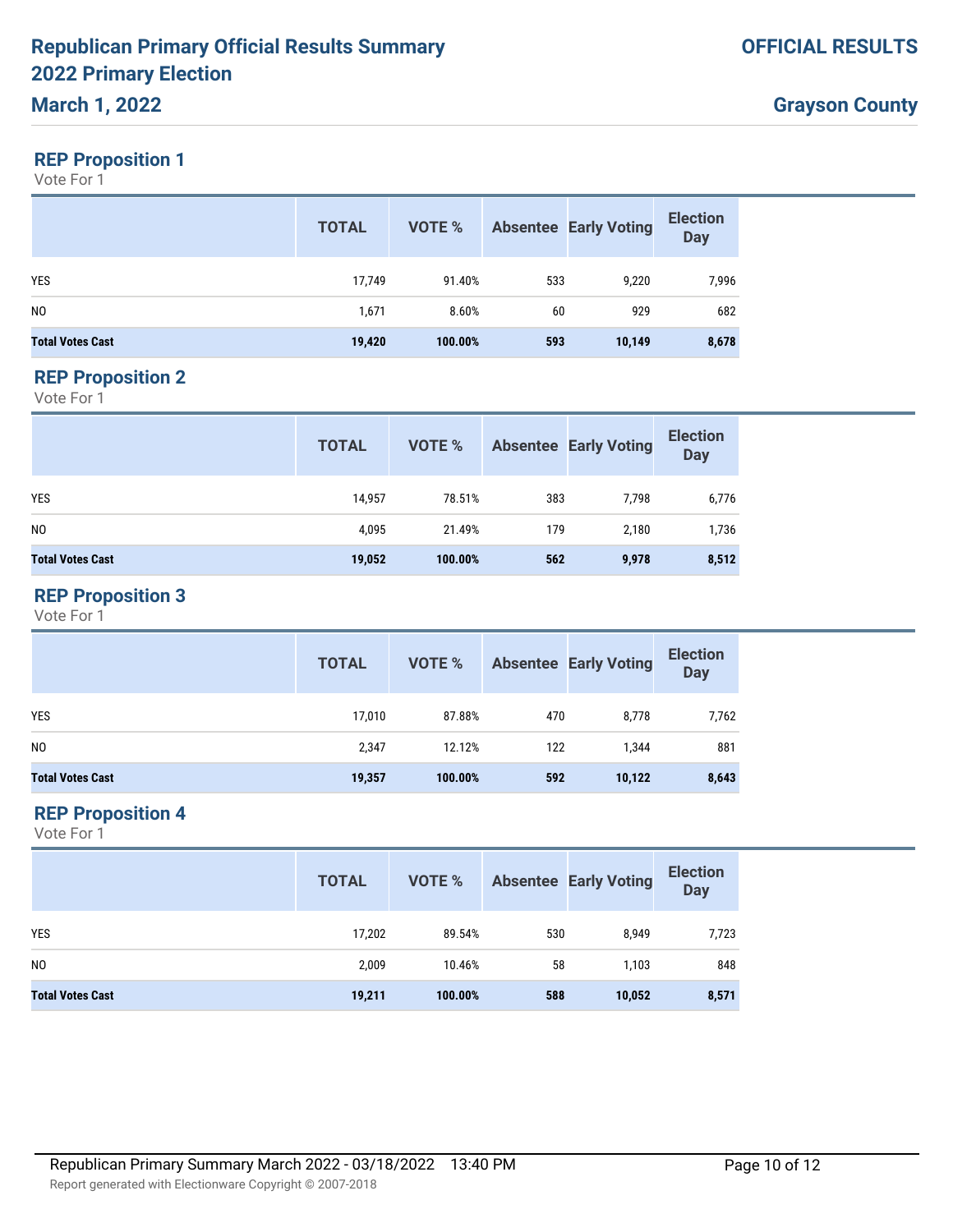## **REP Proposition 5**

Vote For 1

|                         | <b>TOTAL</b> | VOTE %  |     | <b>Absentee Early Voting</b> | <b>Election</b><br><b>Day</b> |
|-------------------------|--------------|---------|-----|------------------------------|-------------------------------|
| <b>YES</b>              | 16,109       | 84.18%  | 463 | 8,299                        | 7,347                         |
| N <sub>0</sub>          | 3,028        | 15.82%  | 114 | 1.709                        | 1,205                         |
| <b>Total Votes Cast</b> | 19,137       | 100.00% | 577 | 10,008                       | 8,552                         |

#### **REP Proposition 6**

Vote For 1

|                         | <b>TOTAL</b> | VOTE %  |     | <b>Absentee Early Voting</b> | <b>Election</b><br><b>Day</b> |
|-------------------------|--------------|---------|-----|------------------------------|-------------------------------|
| <b>YES</b>              | 15,359       | 81.54%  | 427 | 7,946                        | 6,986                         |
| NO.                     | 3,478        | 18.46%  | 138 | 1,916                        | 1,424                         |
| <b>Total Votes Cast</b> | 18,837       | 100.00% | 565 | 9,862                        | 8,410                         |

## **REP Proposition 7**

Vote For 1

|                         | <b>TOTAL</b> | VOTE %  |     | <b>Absentee Early Voting</b> | <b>Election</b><br><b>Day</b> |
|-------------------------|--------------|---------|-----|------------------------------|-------------------------------|
| <b>YES</b>              | 18,395       | 95.13%  | 562 | 9,566                        | 8,267                         |
| N <sub>0</sub>          | 941          | 4.87%   | 37  | 534                          | 370                           |
| <b>Total Votes Cast</b> | 19,336       | 100.00% | 599 | 10,100                       | 8,637                         |

## **REP Proposition 8**

|                         | <b>TOTAL</b> | VOTE %  |     | <b>Absentee Early Voting</b> | <b>Election</b><br><b>Day</b> |
|-------------------------|--------------|---------|-----|------------------------------|-------------------------------|
| YES                     | 17,686       | 91.90%  | 546 | 9,194                        | 7,946                         |
| N <sub>0</sub>          | 1,558        | 8.10%   | 49  | 859                          | 650                           |
| <b>Total Votes Cast</b> | 19,244       | 100.00% | 595 | 10,053                       | 8,596                         |